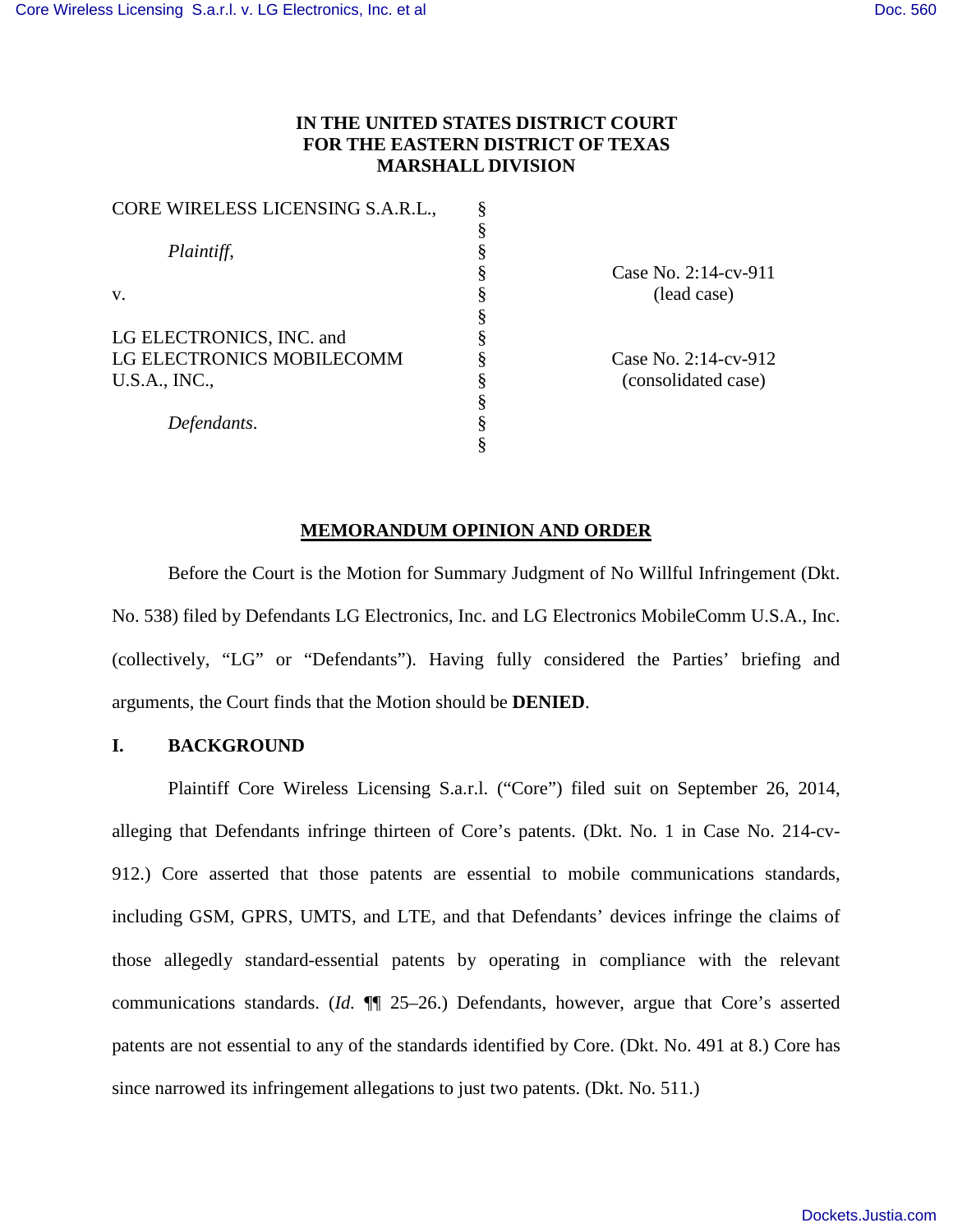### **II. LEGAL STANDARDS**

## **A. Summary Judgment Standard**

Summary judgment should be granted "if the movant shows that there is no genuine dispute as to any material fact and the movant is entitled to judgment as a matter of law." Fed. R. Civ. P. 56(a). Any evidence must be viewed in the light most favorable to the nonmovant. *See Anderson v. Liberty Lobby, Inc.*, 477 U.S. 242, 255 (1986) (citing *Adickes v. S.H. Kress & Co.*, 398 U.S. 144, 158–59 (1970)). Summary judgment is proper when there is no genuine dispute of material fact. *Celotex v. Catrett*, 477 U.S. 317, 322 (1986). "By its very terms, this standard provides that the mere existence of some alleged factual dispute between the parties will not defeat an otherwise properly supported motion for summary judgment; the requirement is that there be no genuine [dispute] of material fact." *Anderson*, 477 U.S. at 247– 48. The substantive law identifies the material facts, and disputes over facts that are irrelevant or unnecessary will not defeat a motion for summary judgment. *Id.* at 248. A dispute about a material fact is "genuine" when the evidence is "such that a reasonable jury could return a verdict for the nonmoving party." *Id.*

The moving party must identify the basis for granting summary judgment and evidence demonstrating the absence of a genuine dispute of material fact. *Celotex*, 477 U.S. at 323.

If the moving party does not have the ultimate burden of persuasion at trial, the party "must either produce evidence negating an essential element of the nonmoving party's claim or defense or show that the nonmoving party does not have enough evidence of an essential element to carry its ultimate burden of persuasion at trial." *Nissan Fire & Marine Ins. Co., Ltd. v. Fritz Cos., Inc.*, 210 F.3d 1099, 1102 (9th Cir. 2000).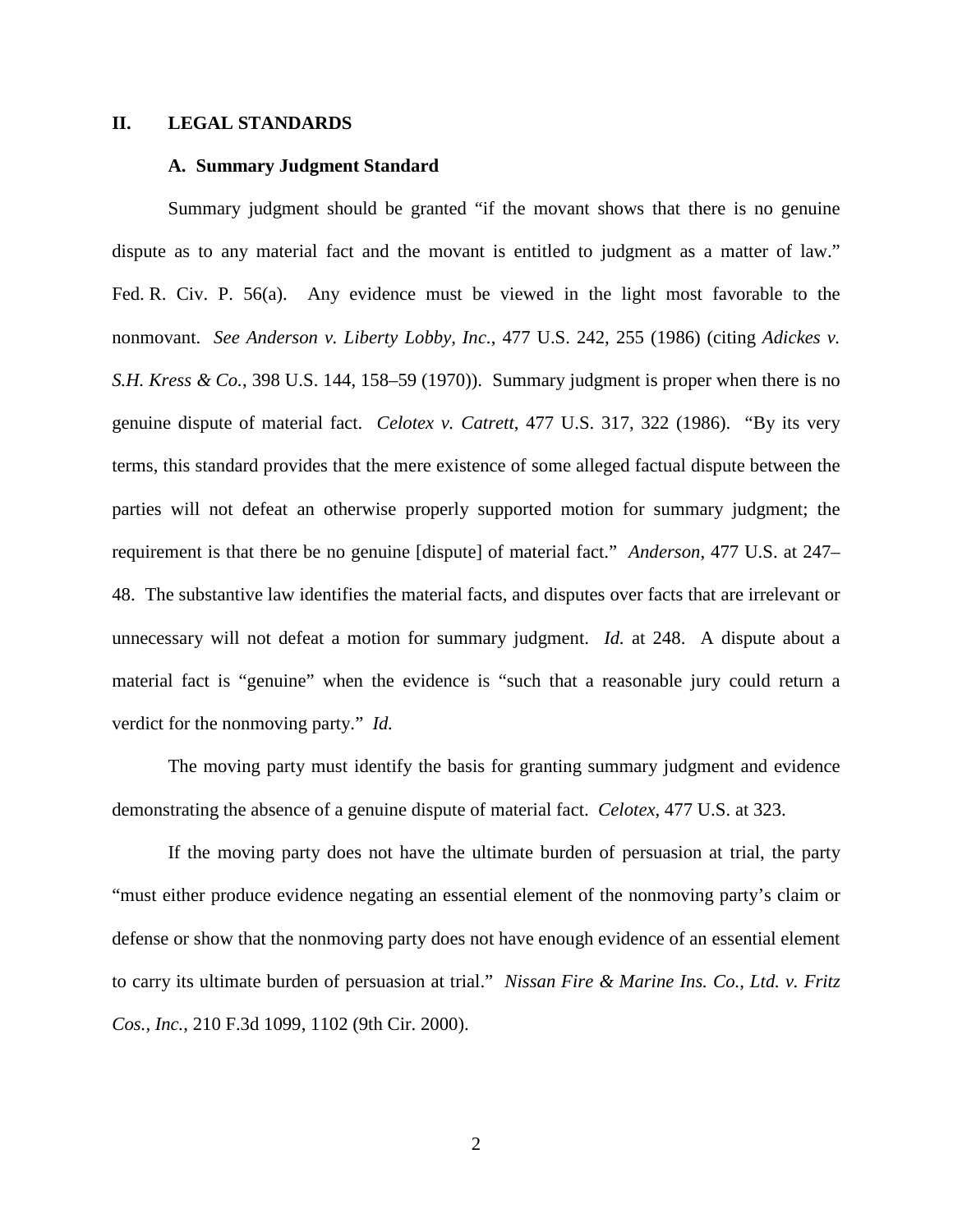## **B. Willful Infringement Standard**

Section 284 of the Patent Act is the statutory basis for willful infringement and provides that a "court may increase the damages up to three times the amount found or assessed." 35 U.S.C. § 284. Awards of enhanced damages "are not to be meted out in a typical infringement case." *Halo Elecs., Inc. v. Pulse Elecs., Inc.*, 136 S. Ct. 1923, 1932 (2016). However, the doctrine of willful infringement "allows district courts to punish the full range of culpable behavior" and serves as a "sanction for egregious infringement" which can be described as "willful, wanton, malicious bad-faith, deliberate, consciously wrongful, flagrant, or—indeed characteristic of a pirate." *Id.* at 1932–33. A court's discretion on whether to award enhanced damages, and in what amount, must "take into account the particular circumstances of each case." *Id.* at 1933.

The Supreme Court in *Halo* "eschew[ed] any rigid formula for awarding enhanced damages under § 284," held that willful infringement need only be established by a preponderance of the evidence, and committed the question of whether enhanced damages is appropriate "to the discretion of the district court." *Id.* at 1934. However, *Halo* "leaves in place [the Federal Circuit's] prior precedent that there is a right to a jury trial on the willfulness question." *WBIP, LLC v. Kohler Co.*, 119 U.S.P.Q.2d 1301, 1317 n.13 (Fed. Cir. July 19, 2016); *see also id.* at 1317 ("Willfulness of behavior is a classical jury question of intent.")

### **III. ANALYSIS**

Defendants assert that Core Wireless Licensing S.a.r.l. ("Core") has failed to allege a factual basis sufficient to support a jury finding of willfulness in light of the U.S. Supreme Court's recent opinion in *Halo Electronics, Inc. v. Pulse Electronics, Inc.*, 136 S. Ct. 1923 (2016). In support of their position, they argue (1) that enhanced damages based on willfulness are in effect punitive and thus inappropriate in the context of standard-essential patents where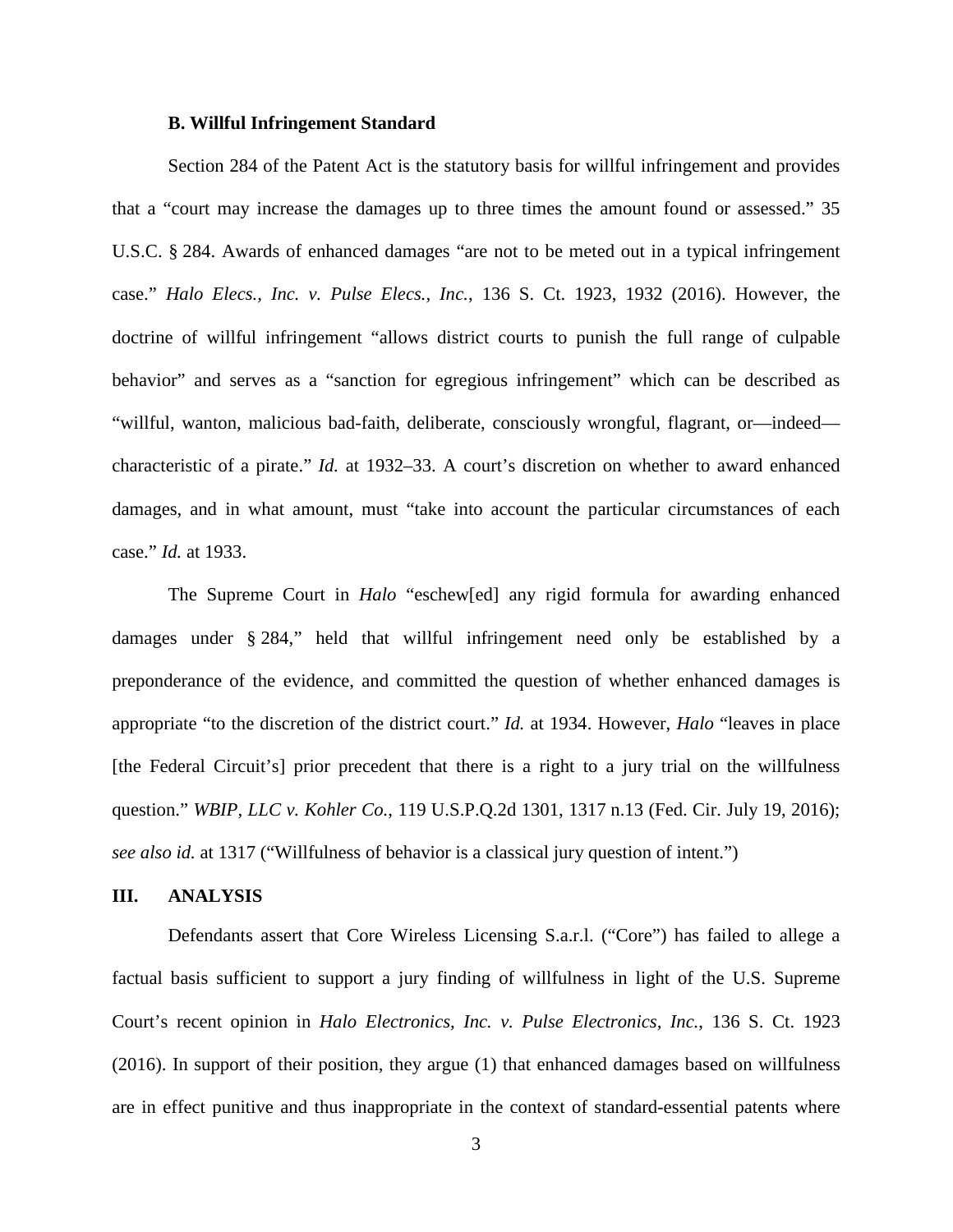infringement is an expected part of the standard setting model; and (2) that Core's proposed jury instructions regarding willful infringement indicate that there is no material dispute of fact for the jury to resolve. (Dkt. No.  $538$  at  $5-10$ .)

Core responds by contending that Defendants had extensive pre-suit knowledge of the patents-in-suit through at least one in-person meeting, as well as through detailed claim charts given to the Defendants by Core. (Dkt. No. 556 at 2–3.) Moreover, Core argues that in a recent deposition of LG's corporate representative the representative admitted that all accused LG phones contain the standard-compliant features that Core asserts infringe its patents. (Dkt. No. 556 at 3.) Core further argues that an analysis of willful infringement is appropriate regardless of whether the asserted patents are standard-essential patents. (Dkt. No. 556 at 4–5.)

The Court finds that a genuine dispute of material fact exists as to whether Defendants' alleged infringement of the asserted patents was willful. At the outset, Defendants base their Motion on an uncertain fact—namely, whether the asserted patents are actually standardessential. Defendants first argue that the asserted patents are not standard-essential, yet in the same breath rely on the patents' standard-essential nature as the primary basis for their Motion. Despite these inconsistent positions, however, the Motion should be denied regardless of whether the patents are standard-essential patents.

If the asserted patents are not standard-essential, the willfulness analysis in the instant case does not differ from that of a typical patent case. Under that analysis, the parties in this case have presented sufficient facts such that a reasonable jury could determine that Defendants acted willfully.

Even assuming that Core's patents are standard-essential, Defendants' argument still falls short. Defendants cite no authority for the proposition that the issue of willfulness cannot be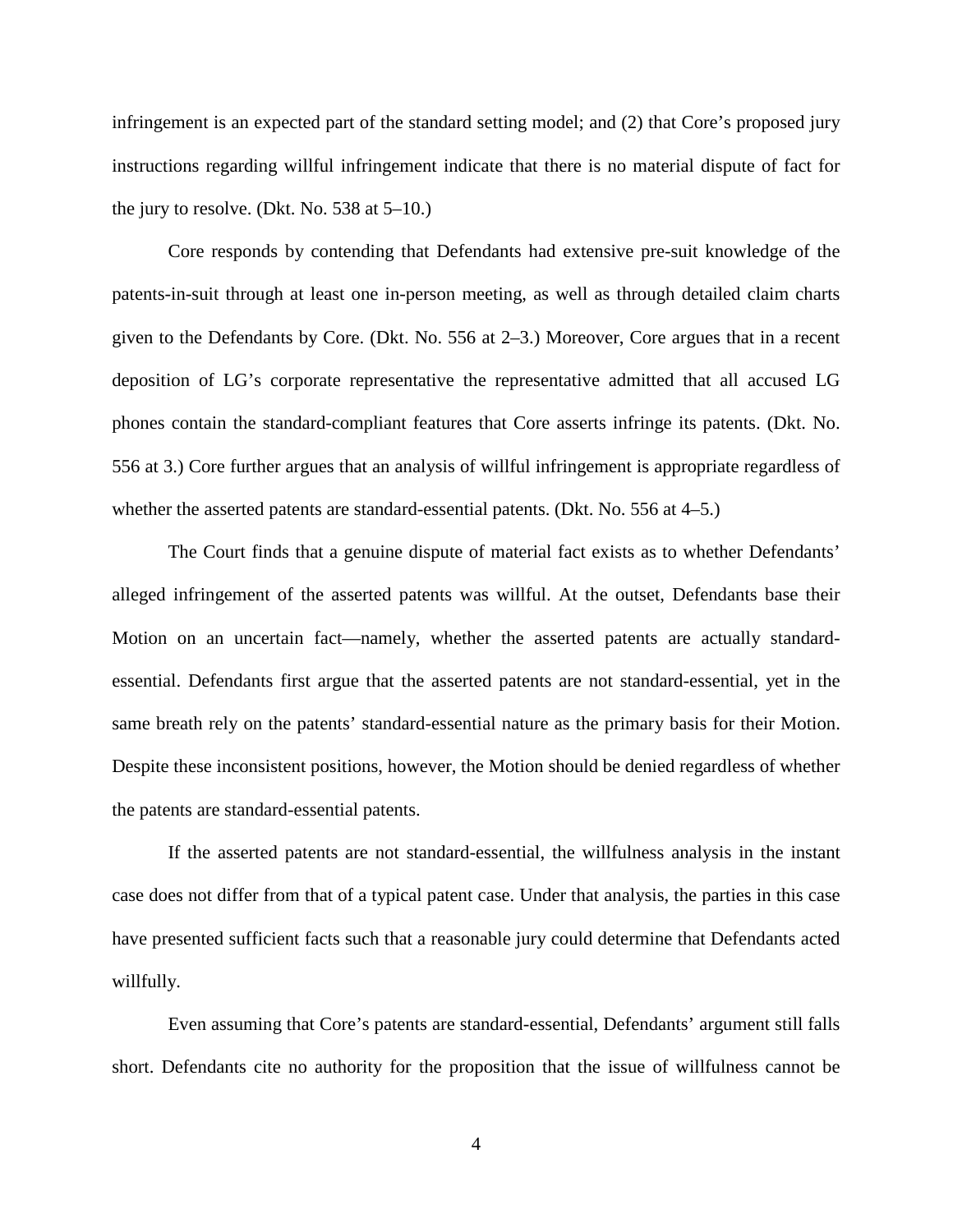submitted to a jury when the asserted patents are standard-essential. Instead, Defendants argue that *enhanced damages* are simply not appropriate in standard-essential patent cases because the patent owner has committed to licensing standard-essential patents on FRAND terms to any implementer of the standard. (Dkt. No. 538 at 5.) Defendants further argue that such enhanced damages amount to punitive damages and that the primary rationales for awarding punitive damages (such as to deter concealed infringement) do not exist in the standard-essential patent context. (Dkt. No. 538 at 6–8.) These arguments, however, are premature. Whether the Court finds it appropriate to enhance damages based on a finding of willfulness is a separate question from whether a defendant willfully infringed a patent. *See Halo Elecs., Inc. v. Pulse Elecs., Inc.*, 136 S. Ct. 1923, 1933 (2016) ("Yet none of this is to say that enhanced damages must follow a finding of egregious misconduct. As with any exercise of discretion, courts should continue to take into account the particular circumstances of each case in deciding whether to award damages, and in what amount."). The decision to enhance damages, even after a finding of willfulness, remains squarely within the discretion of the Court. *Id.* Thus, Defendants' arguments that enhanced damages are inappropriate in the standard-essential patent would be more appropriately analyzed after a jury finding of willfulness. At this stage of the litigation, such arguments cannot provide a sufficient basis to take the issue of willfulness away from a competent jury. Moreover, it is not evident that concerns about concealed infringement are always absent in standard-essential patent cases. For example, Core contends that LG initially denied that its accused products practice the UL DTX and UL DRX features of 3GPP, but that LG's corporate representative later admitted LG's products *do* implement these features. (Dkt. No. 556 at 3–4.) A factfinder could credit this evidence and conclude that LG willfully or wrongfully took steps to conceal infringement. Finally, in light of the strong emphasis that *Halo*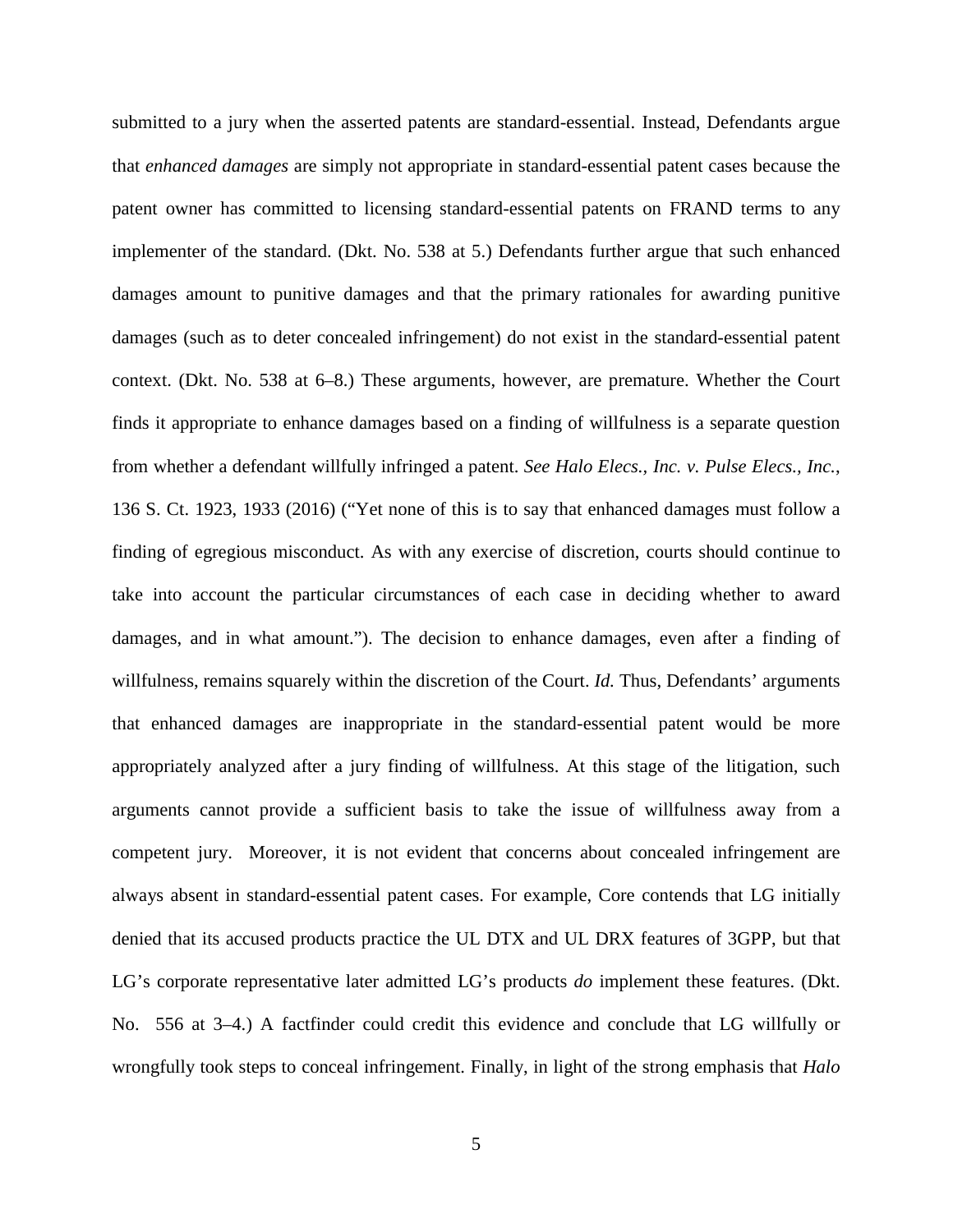placed on preserving a court's discretion to enhance damages, it would be inappropriate to create a bright line rule forbidding enhanced damages merely because the asserted patents are standardessential.

Defendants also point to Core's proposed jury instructions and argue that the instructions fail to identify a genuine issue of material fact. (Dkt. No. 538 at 9–10.) Specifically, Defendants argue that the proposed instructions are legally and factually irrelevant to the issue of willfulness. Again, Defendants' arguments arrive too early. Debates over the legal and factual relevance of particular jury instructions are most appropriately heard at the charge conference. Moreover, analyzing these instructions now would be futile, given that Core has indicated its intent to amend its proposed instructions in light of *Halo* (which issued after Core filed its proposed jury instructions). (Dkt. No. 556 at 6 n.2.) Thus, evaluating the content of the proposed jury instructions at this stage cannot serve as a basis for finding as a matter of law that willful infringement did not occur in this case.

For these reasons the Court concludes that there is a genuine issue of material fact as to whether LG's alleged infringement was willful. Thus, the issue of willfulness should be left to the jury.

#### **IV. CONCLUSION**

For the foregoing reasons, Defendants' Motion for Summary Judgment of No Willful Infringement (Dkt. No. 538) is **DENIED**.